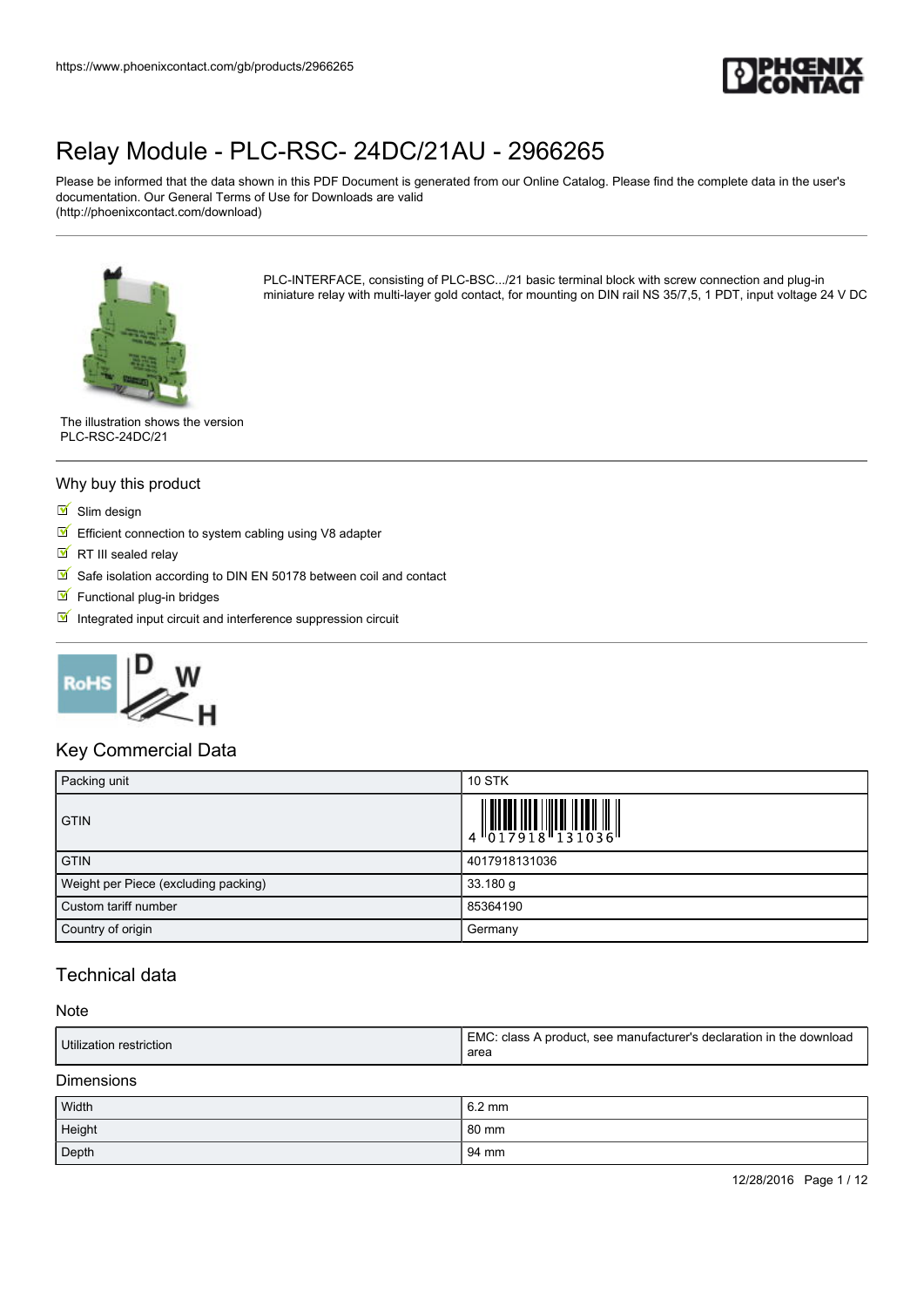

## Technical data

#### Ambient conditions

| Ambient temperature (operation)         | C … 60 °C<br>. -40 °⊂ |
|-----------------------------------------|-----------------------|
| Ambient temperature (storage/transport) | -40 °C<br>85 °C       |

#### Coil side

| Nominal input voltage $U_N$             | 24 V DC                                               |
|-----------------------------------------|-------------------------------------------------------|
| Typical input current at $U_{N}$        | 9 <sub>m</sub> A                                      |
| Typical response time                   | 5 <sub>ms</sub>                                       |
| Typical release time                    | 8 ms                                                  |
| Protective circuit                      | Reverse polarity protection Polarity protection diode |
|                                         | Free-wheeling diode Damping diode                     |
| Operating voltage display               | Yellow LED                                            |
| Power dissipation for nominal condition | 0.22 W                                                |

#### Contact side

| Contact type                          | 1 PDT                   |
|---------------------------------------|-------------------------|
| Type of switch contact                | Single contact          |
| Contact material                      | AgSnO, hard gold-plated |
| Maximum switching voltage             | 30 V AC                 |
|                                       | 36 V DC                 |
| Minimum switching voltage             | 100 mV (at 10 mA)       |
| Min. switching current                | 1 mA (at 24 V)          |
| Maximum inrush current                | 50 mA                   |
| Limiting continuous current           | 50 mA                   |
| Interrupting rating (ohmic load) max. | 1.2 W (at 24 V DC)      |

### Contact side (with destroyed gold layer)

| Note                                                   | the following values are applicable if a gold layer is destroyed |
|--------------------------------------------------------|------------------------------------------------------------------|
| Maximum switching voltage                              | 250 V AC/DC                                                      |
| Minimum switching voltage                              | 5 V (at 100 mA)                                                  |
| Limiting continuous current                            | 6 A                                                              |
| Min. switching current                                 | 10 mA (at 12 V)                                                  |
| Interrupting rating (ohmic load) max.                  | 140 W (at 24 V DC)                                               |
|                                                        | 20 W (at 48 V DC)                                                |
|                                                        | 18 W (at 60 V DC)                                                |
|                                                        | 23 W (at 110 V DC)                                               |
|                                                        | 40 W (at 220 V DC)                                               |
|                                                        | 1500 VA (for 250 V AC)                                           |
| Switching capacity in acc. with DIN VDE 0660/IEC 60947 | 2 A (at 24 V, DC13)                                              |
|                                                        | 0.2 A (at 110 V, DC13)                                           |
|                                                        | 0.1 A (at 220 V, DC13)                                           |
|                                                        | 3 A (at 24 V, AC15)                                              |
|                                                        | 3 A (at 120 V, AC15)                                             |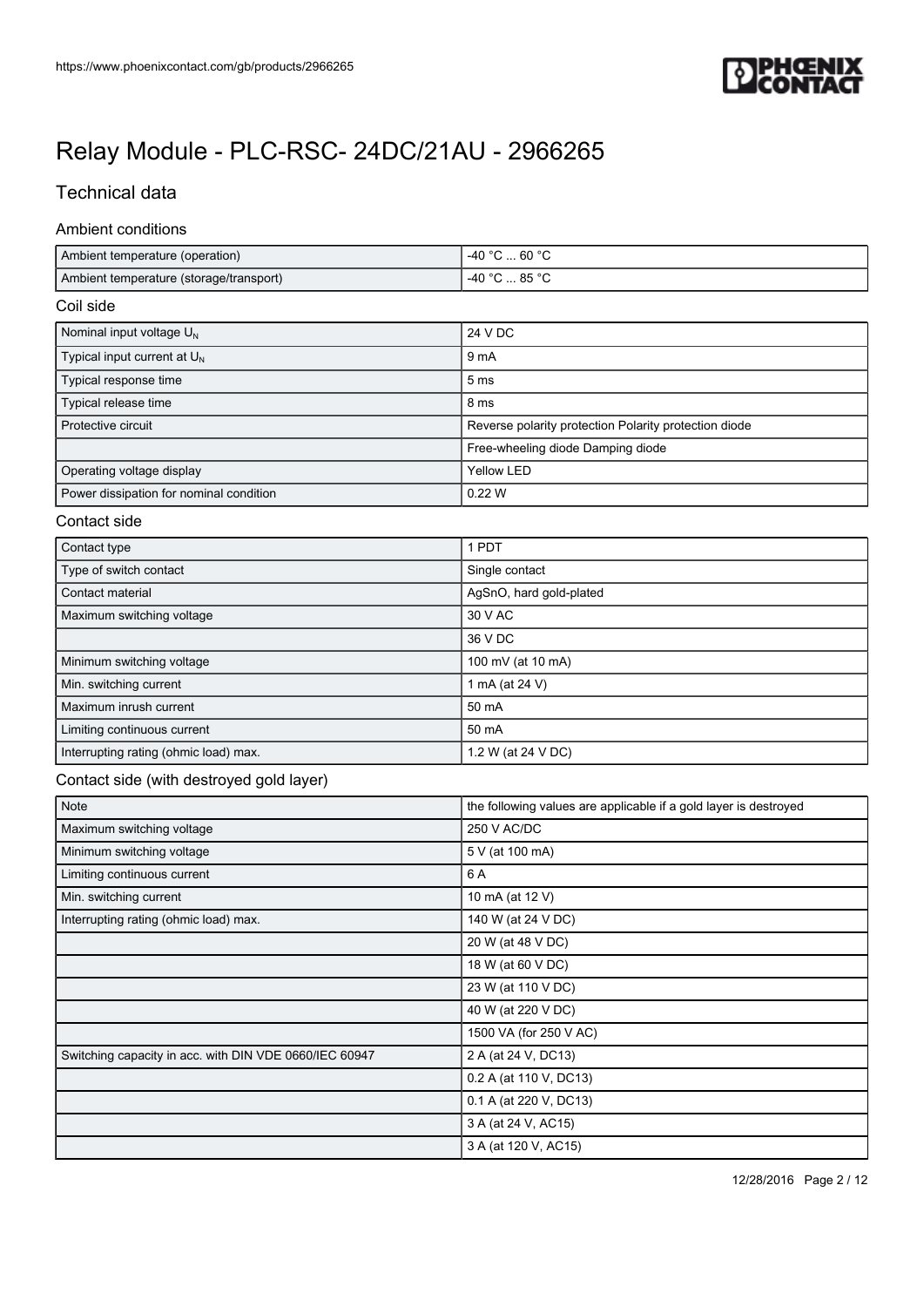

## Technical data

Ē

Contact side (with destroyed gold layer)

|                                  | 3 A (at 230 V, AC15)                       |
|----------------------------------|--------------------------------------------|
| Connection data input side       |                                            |
| Connection name                  | Coil side                                  |
| Connection method                | Screw connection                           |
| Stripping length                 | 8 mm                                       |
| Screw thread                     | M3                                         |
| Conductor cross section solid    | $0.14$ mm <sup>2</sup> 2.5 mm <sup>2</sup> |
| Conductor cross section flexible | $0.14$ mm <sup>2</sup> 2.5 mm <sup>2</sup> |
| Conductor cross section AWG      | 2614                                       |
|                                  |                                            |

#### Connection data output side

| Connection name                  | Contact side                               |
|----------------------------------|--------------------------------------------|
| Connection method                | Screw connection                           |
| Stripping length                 | 8 mm                                       |
| Screw thread                     | M <sub>3</sub>                             |
| Conductor cross section solid    | $0.14$ mm <sup>2</sup> 2.5 mm <sup>2</sup> |
| Conductor cross section flexible | $0.14$ mm <sup>2</sup> 2.5 mm <sup>2</sup> |
| Conductor cross section AWG      | 2614                                       |

#### General

| Test voltage relay winding/relay contact | 4 kV AC (50 Hz, 1 min.)   |
|------------------------------------------|---------------------------|
| Operating mode                           | 100% operating factor     |
| Mechanical service life                  | $2 \times 10^7$ cycles    |
| Flammability rating according to UL 94   | V <sub>0</sub>            |
| Mounting position                        | any                       |
| Assembly instructions                    | In rows with zero spacing |

#### Standards and Regulations

| Connection in acc. with standard       | <b>CUL</b>            |
|----------------------------------------|-----------------------|
| Designation                            | Standards/regulations |
| Standards/regulations                  | <b>IEC 60664</b>      |
|                                        | EN 50178              |
|                                        | IEC 62103             |
| Degree of pollution                    | 3                     |
| Overvoltage category                   | Ш                     |
| Flammability rating according to UL 94 | V <sub>0</sub>        |

### Environmental Product Compliance

| China RoHS | <b>Environmentally Friendly Use Period = 50</b>                                                        |
|------------|--------------------------------------------------------------------------------------------------------|
|            | For details about hazardous substances go to tab "Downloads",<br>Category "Manufacturer's declaration" |

## Drawings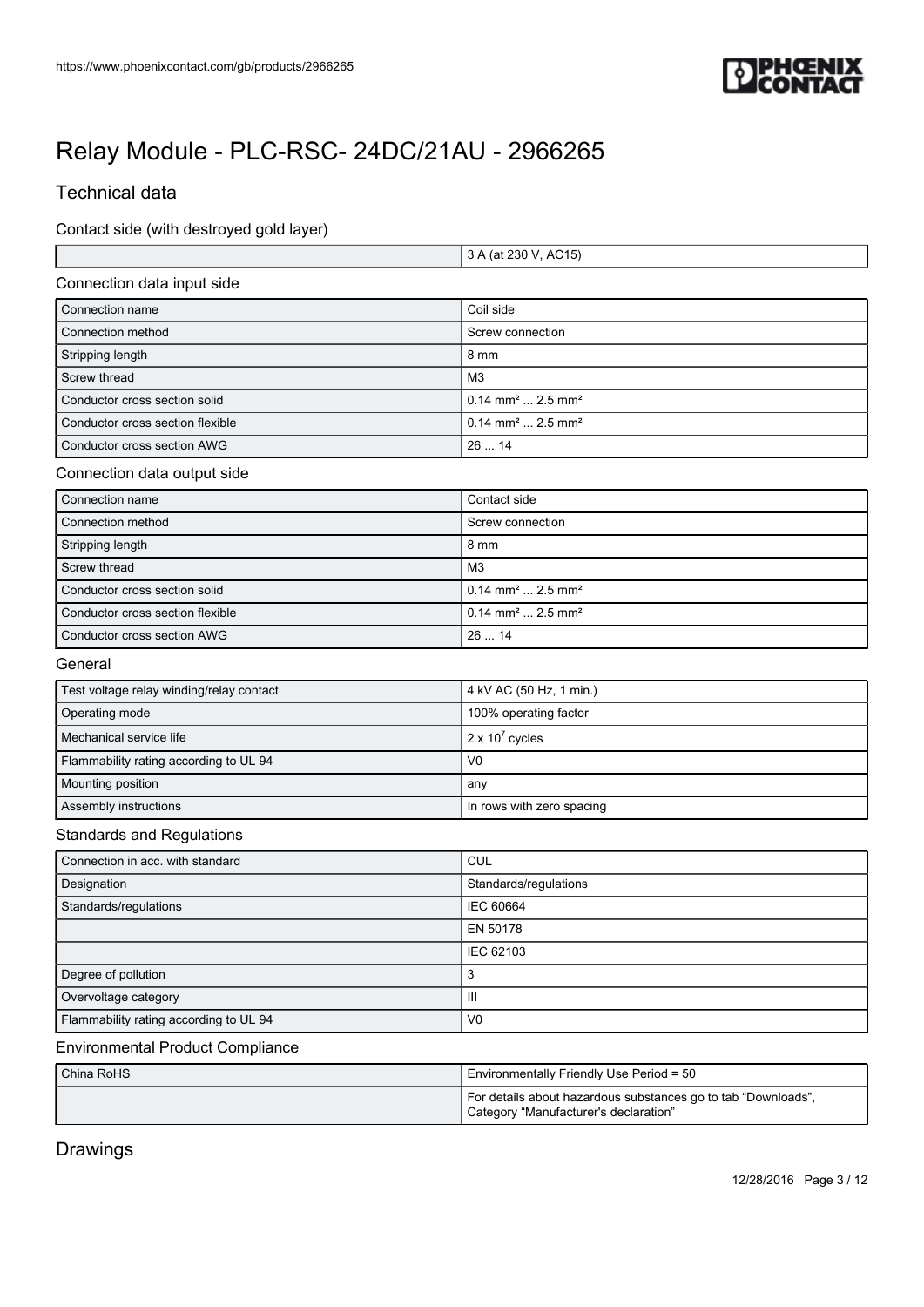



Curve A

Maximum permissible continuous voltage U<sub>max</sub> with limiting continuous current on the contact side (see relevant technical data) Curve B

Minimum permissible operate voltage  $U_{op}$  after pre-excitation (see relevant technical data)

12/28/2016 Page 4 / 12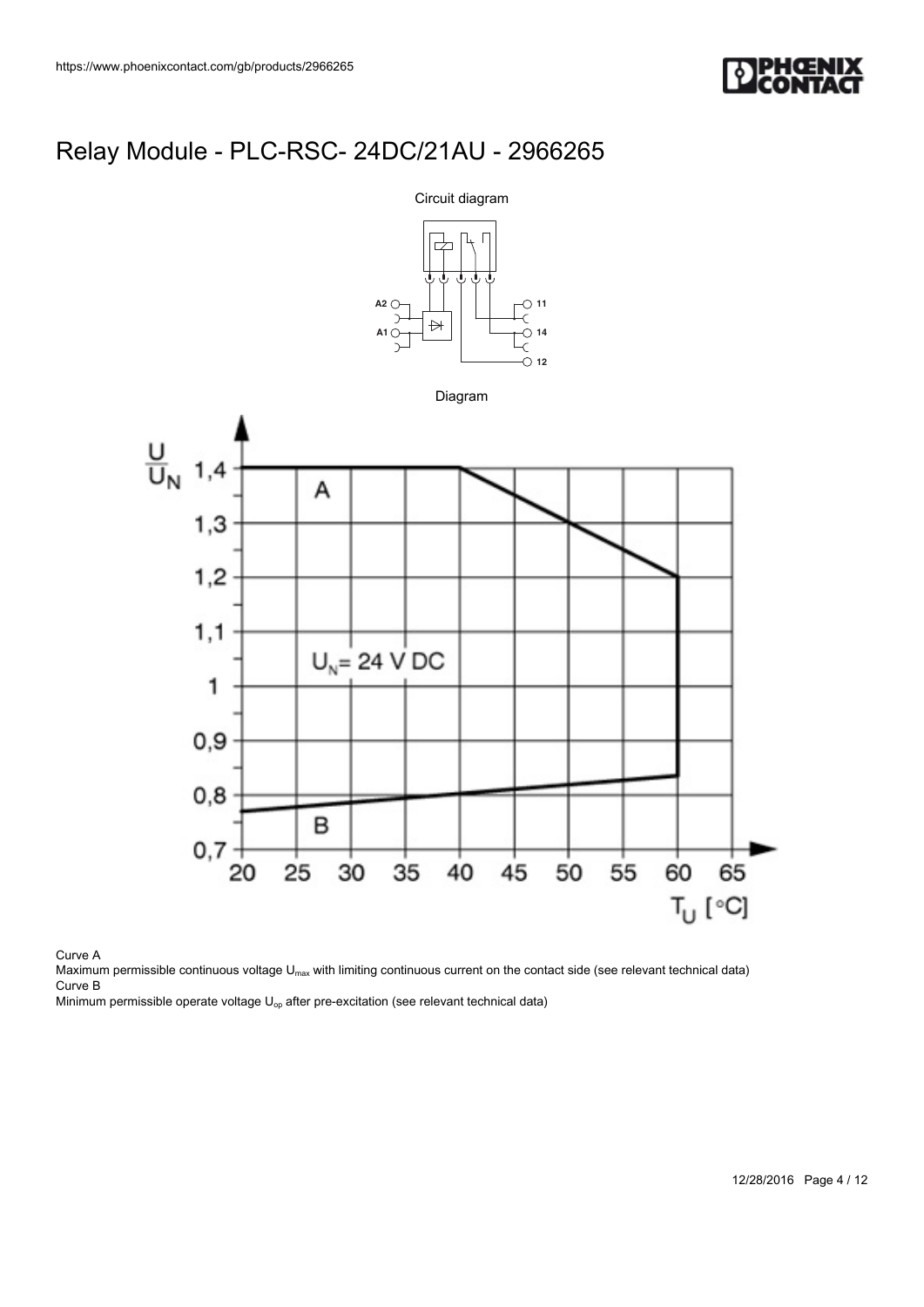

### Articles in set

[Relay socket - PLC-BSC- 24DC/21 - 2966016](https://www.phoenixcontact.com/gb/products/2966016)



6.2 mm PLC basic terminal block with screw connection, without relays or solid-state relay, for mounting on DIN rail NS 35/7,5, 1 PDT, input voltage 24 V DC

[Single relay - REL-MR- 24DC/21AU - 2961121](https://www.phoenixcontact.com/gb/products/2961121)



Plug-in miniature power relay, with multi-layer gold contact, 1 PDT, input voltage 24 V DC

### **Classifications**

#### eCl@ss

| eCl@ss 5.0 | 27371601 |
|------------|----------|
| eCl@ss 5.1 | 27371601 |
| eCl@ss 6.0 | 27371601 |
| eCl@ss 7.0 | 27371601 |
| eCl@ss 8.0 | 27371601 |
| eCl@ss 9.0 | 27371601 |

### ETIM

| <b>ETIM 2.0</b> | EC001437 |
|-----------------|----------|
| <b>ETIM 3.0</b> | EC001437 |
| <b>ETIM 4.0</b> | EC001437 |
| <b>ETIM 5.0</b> | EC001437 |
| <b>ETIM 6.0</b> | EC001437 |

#### UNSPSC

| UNSPSC 6.01   | 30211916 |
|---------------|----------|
| UNSPSC 7.0901 | 39121515 |
| UNSPSC 11     | 39121515 |
| UNSPSC 12.01  | 39121515 |
| UNSPSC 13.2   | 39122334 |

### Approvals

Approvals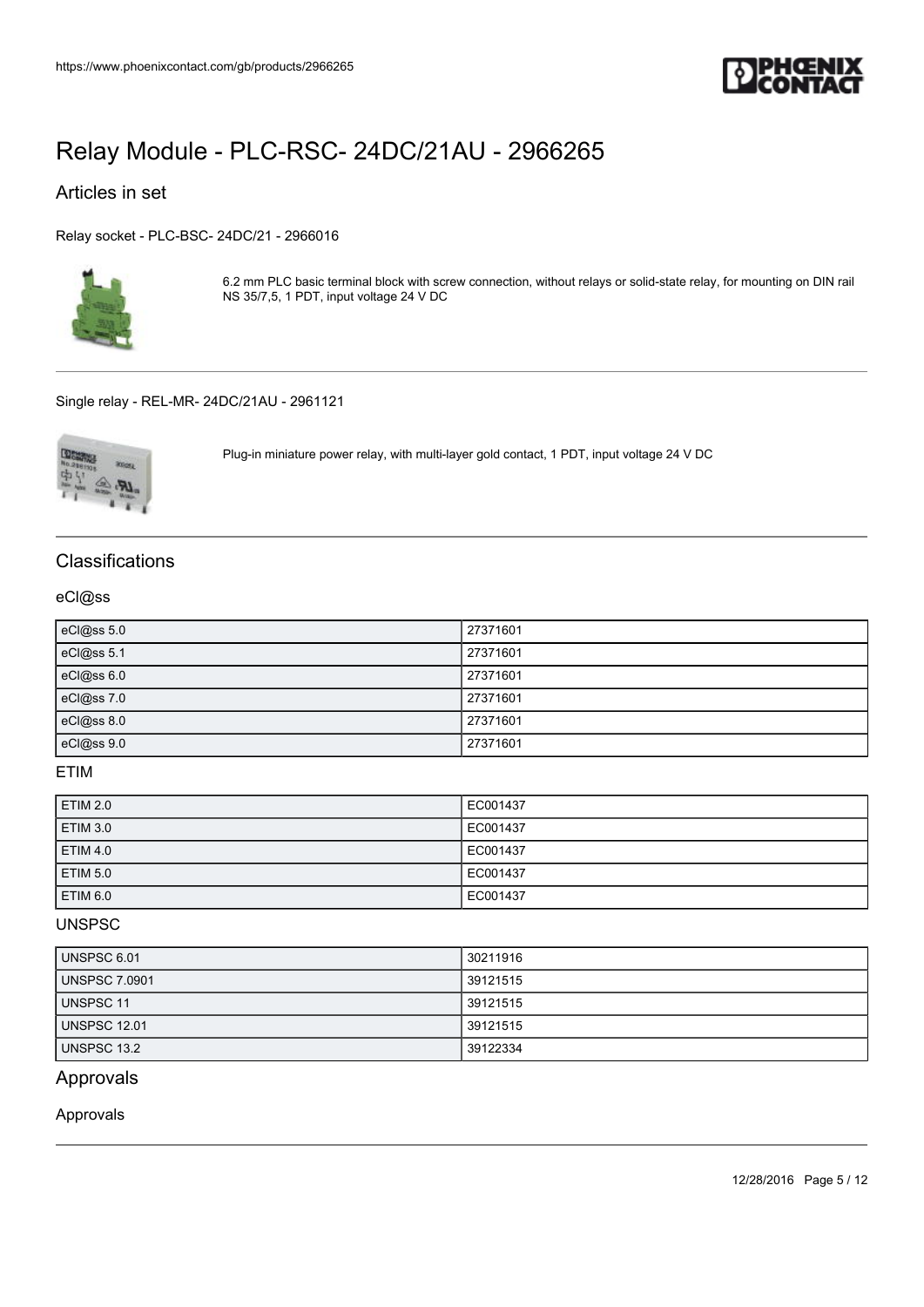

### Approvals

#### Approvals

UL Recognized / UL Listed / cUL Recognized / cUL Listed / GL / EAC / RC FRT / EAC / PRS / cULus Recognized / cULus Listed

#### Ex Approvals

#### Approval details

| UL Recognized    |               | http://database.ul.com/cgi-bin/XYV/template/LISEXT/1FRAME/index.htm | FILE E 238705       |
|------------------|---------------|---------------------------------------------------------------------|---------------------|
| <b>UL Listed</b> | ⋓             | http://database.ul.com/cgi-bin/XYV/template/LISEXT/1FRAME/index.htm | FILE E 172140       |
| cUL Recognized   |               | http://database.ul.com/cgi-bin/XYV/template/LISEXT/1FRAME/index.htm | FILE E 238705       |
| cUL Listed       | <b>LISTED</b> | http://database.ul.com/cgi-bin/XYV/template/LISEXT/1FRAME/index.htm | FILE E 172140       |
| GL               | GL            | http://www.gl-group.com/newbuilding/approvals/index.html            | 46016-03 HH         |
| EAC              | EAC           |                                                                     | 7500651.22.01.00244 |
| <b>RC FRT</b>    |               | http://www.rsfgt.ru/en/web/guest/english                            | B.00094             |
| EAC              |               |                                                                     | EAC-Zulassung       |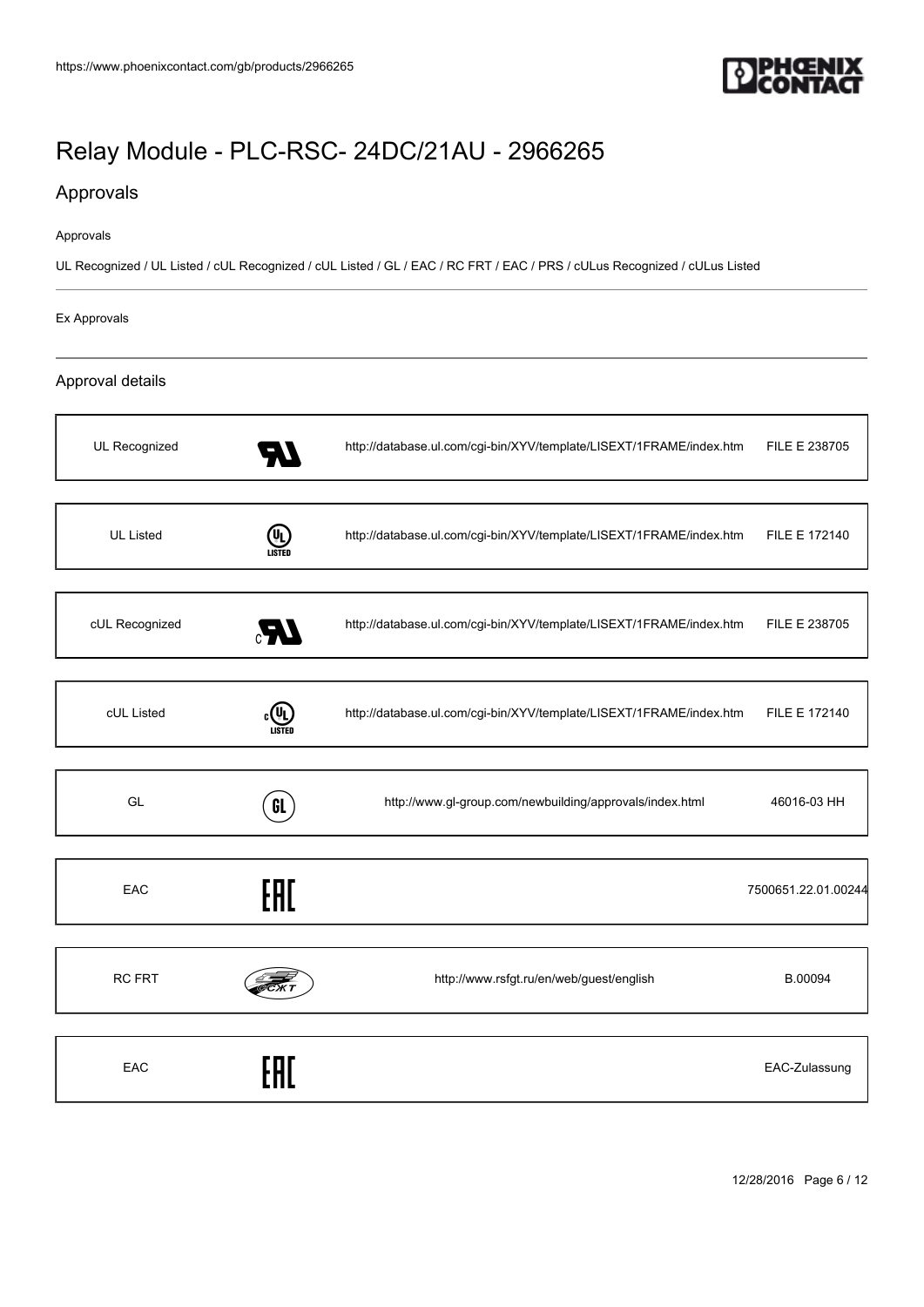

## Approvals



12/28/2016 Page 7 / 12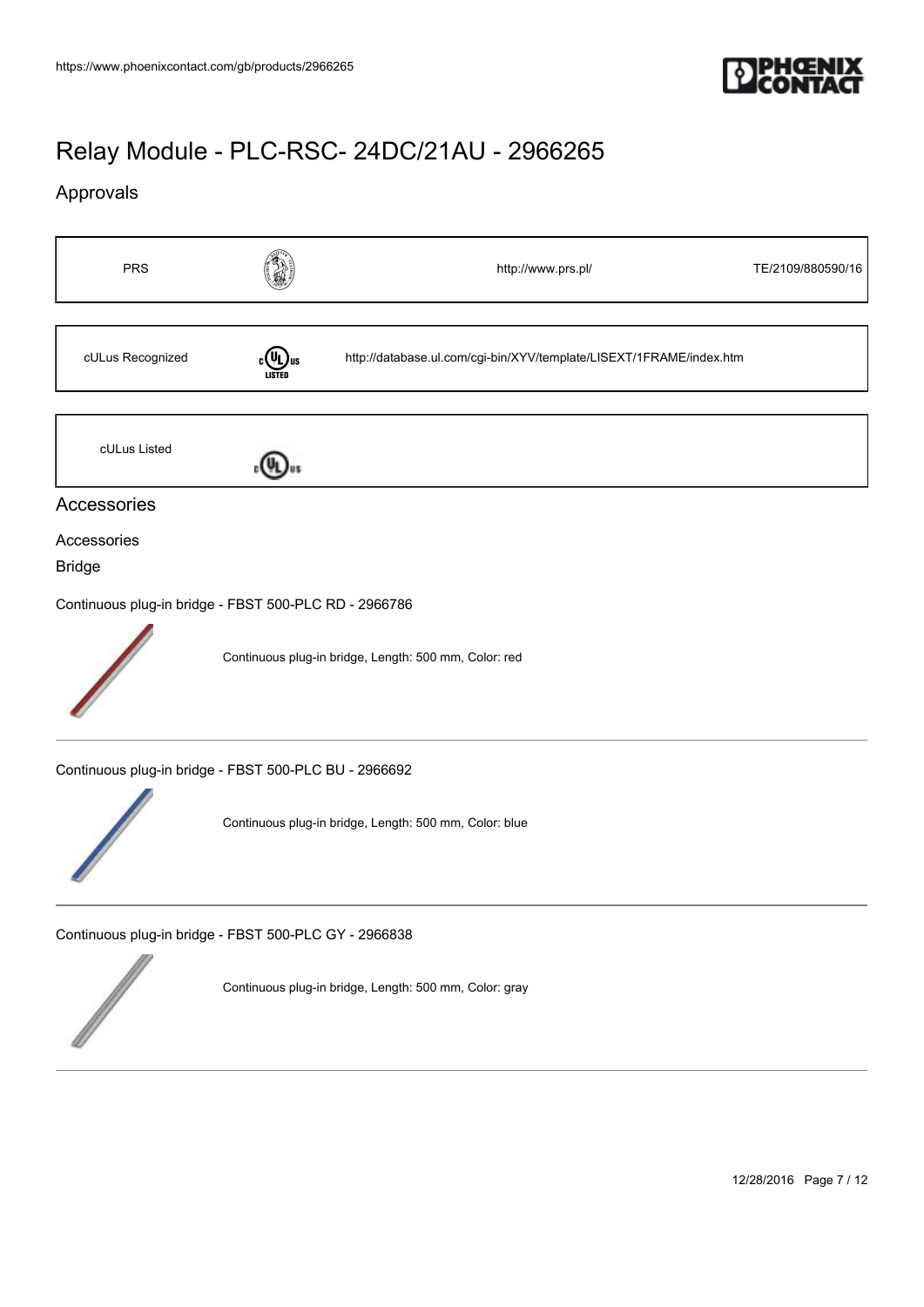

### Accessories

[Single plug-in bridge - FBST 6-PLC RD - 2966236](https://www.phoenixcontact.com/gb/products/2966236)



Single plug-in bridge, Length: 6 mm, Number of positions: 2, Color: red

[Single plug-in bridge - FBST 6-PLC BU - 2966812](https://www.phoenixcontact.com/gb/products/2966812)



Single plug-in bridge, Length: 6 mm, Number of positions: 2, Color: blue

[Single plug-in bridge - FBST 6-PLC GY - 2966825](https://www.phoenixcontact.com/gb/products/2966825)



Single plug-in bridge, Length: 6 mm, Number of positions: 2, Color: gray

[Single plug-in bridge - FBST 8-PLC GY - 2967688](https://www.phoenixcontact.com/gb/products/2967688)



Single plug-in bridge, Length: 8 mm, Number of positions: 2, Color: gray

Controller board

[System connection - PLC-V8/FLK14/OUT - 2295554](https://www.phoenixcontact.com/gb/products/2295554)



12/28/2016 Page 8 / 12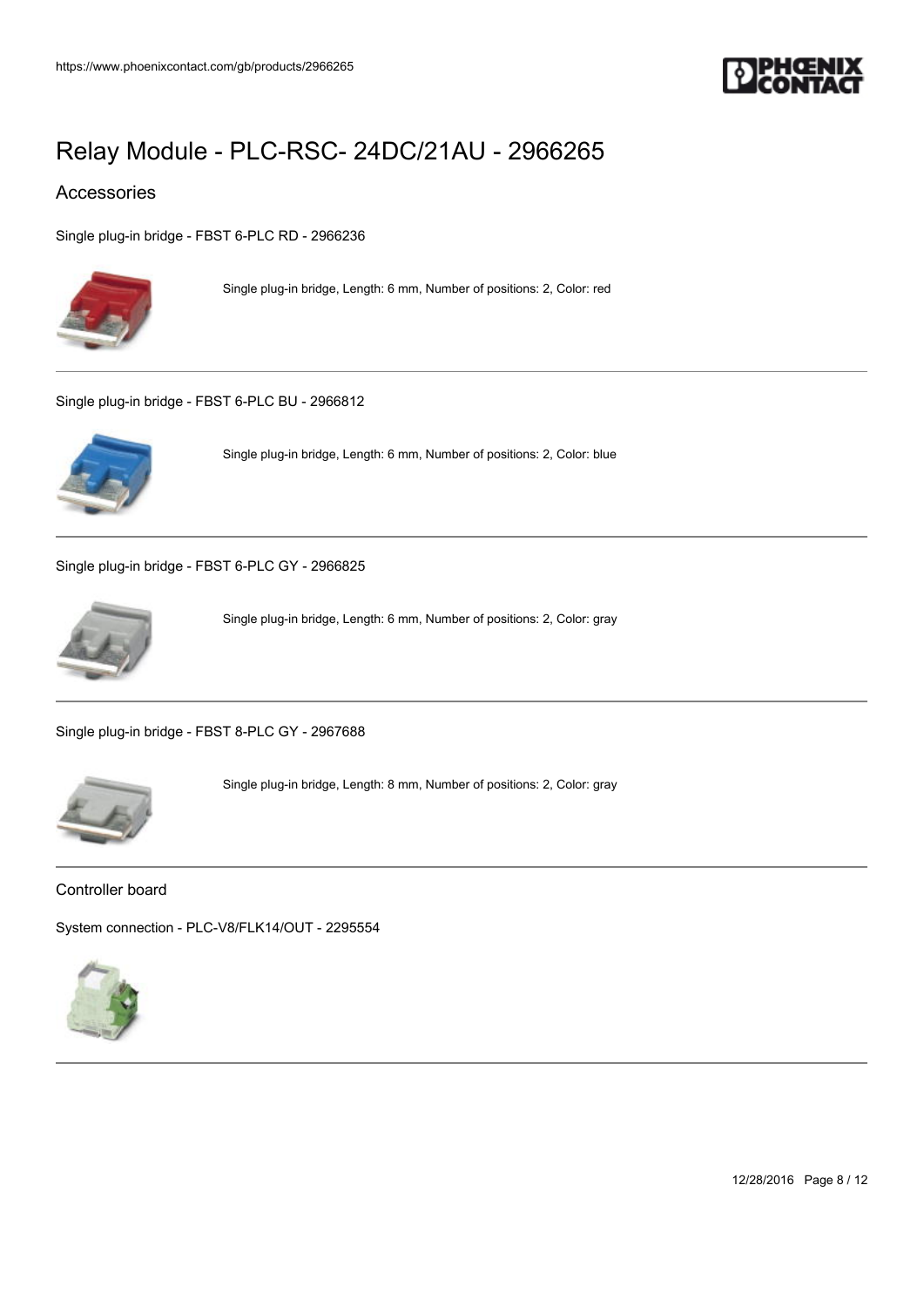

### Accessories

[System connection - PLC-V8/FLK14/OUT/M - 2304102](https://www.phoenixcontact.com/gb/products/2304102)



[System connection - PLC-V8/D15S/OUT - 2296058](https://www.phoenixcontact.com/gb/products/2296058)



[System connection - PLC-V8/D15B/OUT - 2296061](https://www.phoenixcontact.com/gb/products/2296061)



DIN rail

[DIN rail, unperforated - NS 35/ 7,5 V2A UNPERF 2000MM - 0801377](https://www.phoenixcontact.com/gb/products/0801377)



DIN rail, unperforated, Width: 35 mm, Height: 7.5 mm, Length: 2000 mm, Color: silver

[DIN rail perforated - NS 35/ 7,5 PERF 2000MM - 0801733](https://www.phoenixcontact.com/gb/products/0801733)



DIN rail, material: steel galvanized and passivated with a thick layer, perforated, height 7.5 mm, width 35 mm, length: 2000 mm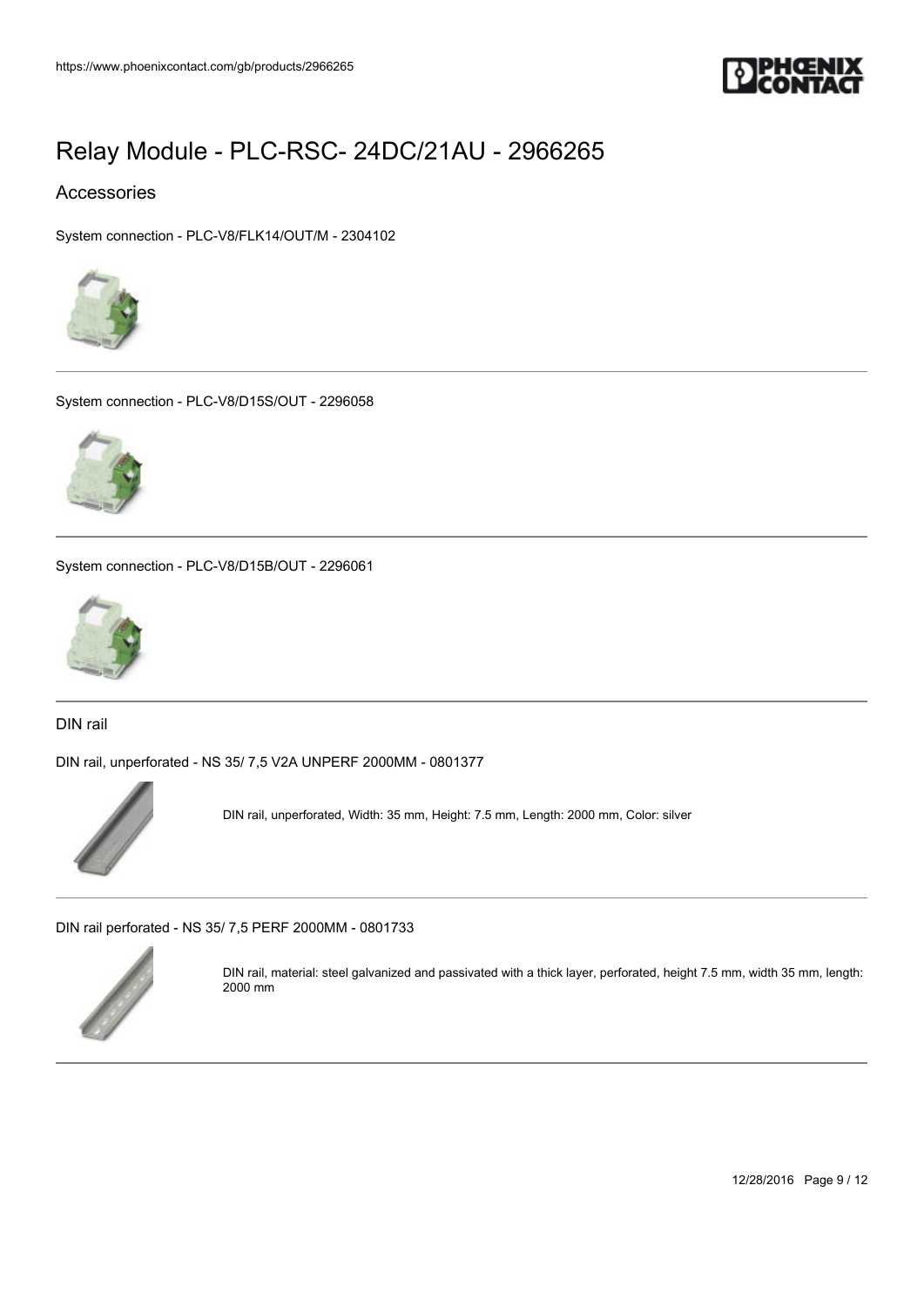

### Accessories

[DIN rail, unperforated - NS 35/ 7,5 CU UNPERF 2000MM - 0801762](https://www.phoenixcontact.com/gb/products/0801762)



DIN rail, material: Copper, unperforated, height 7.5 mm, width 35 mm, length: 2 m

[DIN rail, unperforated - NS 35/15 UNPERF 2000MM - 1201714](https://www.phoenixcontact.com/gb/products/1201714)



DIN rail, material: Steel, unperforated, height 15 mm, width 35 mm, length: 2 m

[DIN rail, unperforated - NS 35/15 CU UNPERF 2000MM - 1201895](https://www.phoenixcontact.com/gb/products/1201895)



DIN rail, material: Copper, unperforated, 1.5 mm thick, height 15 mm, width 35 mm, length: 2 m

[DIN rail, unperforated - NS 35/15-2,3 UNPERF 2000MM - 1201798](https://www.phoenixcontact.com/gb/products/1201798)



DIN rail, unperforated, Width: 35 mm, Height: 15 mm, Length: 2000 mm, Color: silver

[DIN rail, unperforated - NS 35/15 AL UNPERF 2000MM - 1201756](https://www.phoenixcontact.com/gb/products/1201756)



DIN rail, deep drawn, high profile, unperforated, 1.5 mm thick, material: aluminum, height 15 mm, width 35 mm, length 2000 mm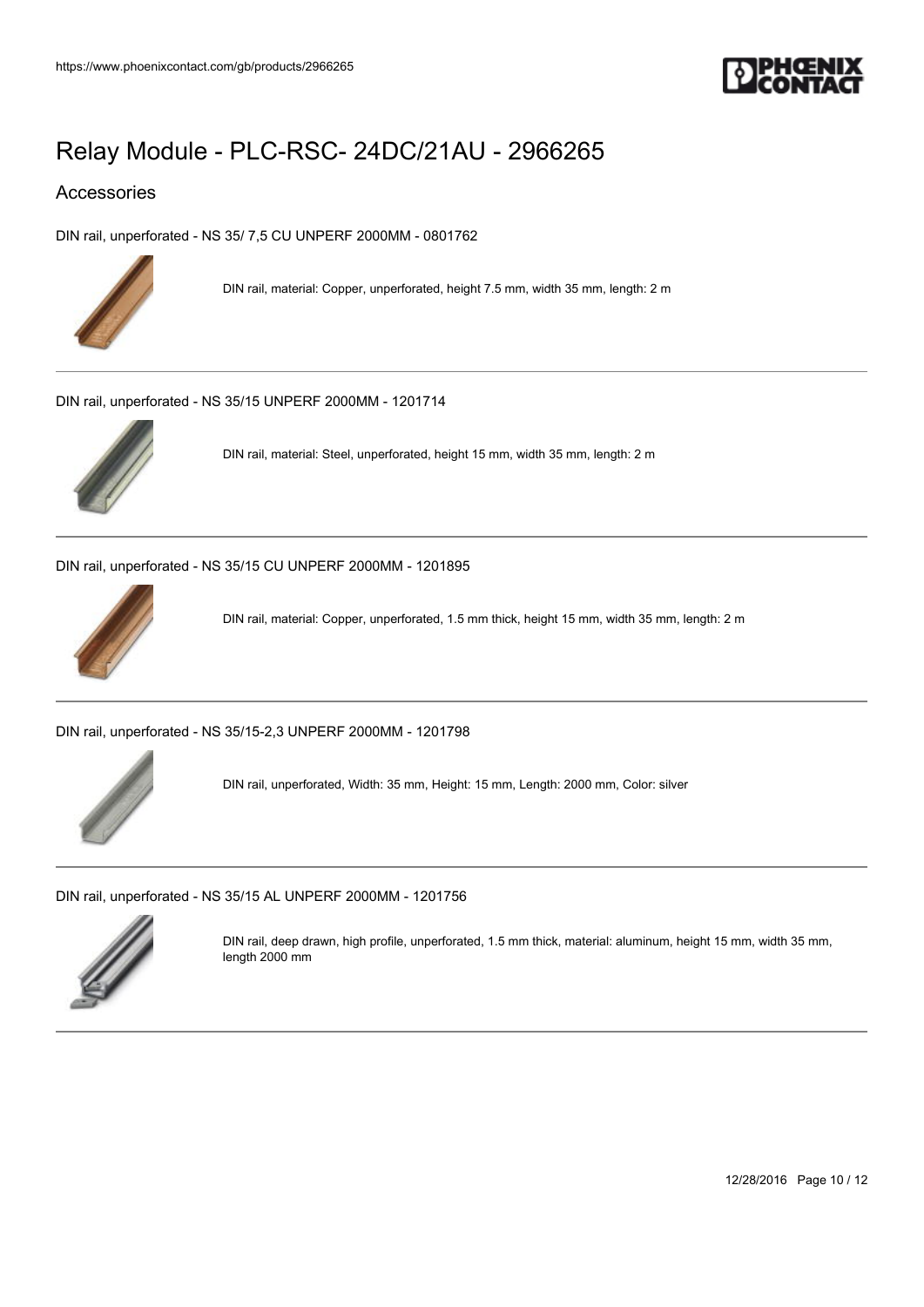

### Accessories

[DIN rail perforated - NS 35/15 PERF 2000MM - 1201730](https://www.phoenixcontact.com/gb/products/1201730)



DIN rail, material: steel galvanized and passivated with a thick layer, perforated, height 15 mm, width 35 mm, length: 2000 mm

[DIN rail, unperforated - NS 35/ 7,5 UNPERF 2000MM - 0801681](https://www.phoenixcontact.com/gb/products/0801681)



DIN rail, material: Steel, unperforated, height 7.5 mm, width 35 mm, length: 2 m

Labeled terminal marker

[Zack marker strip - ZB 6,LGS:FORTL.ZAHLEN - 1051016](https://www.phoenixcontact.com/gb/products/1051016)



Zack marker strip, Strip, white, labeled, can be labeled with: Plotter, Printed horizontally: Consecutive numbers 1 - 10, 11 - 20, etc. up to 491 - 500, Mounting type: Snap into tall marker groove, for terminal block width: 6.2 mm, Lettering field: 6.15 x 10.5 mm

Partition plate

[Separating plate - PLC-ATP BK - 2966841](https://www.phoenixcontact.com/gb/products/2966841)



Separating plate, 2 mm thick, required at the start and end of a PLC terminal strip. Furthermore, it is used for: visual separation of groups, safe isolation of different voltages of neighboring PLC relays in acc. with DIN VDE 0106-101, isolation

Power module

[Power terminal block - PLC-ESK GY - 2966508](https://www.phoenixcontact.com/gb/products/2966508)



Power terminal block, for the input of up to four potentials, for mounting on NS 35/7.5

Screwdriver tools